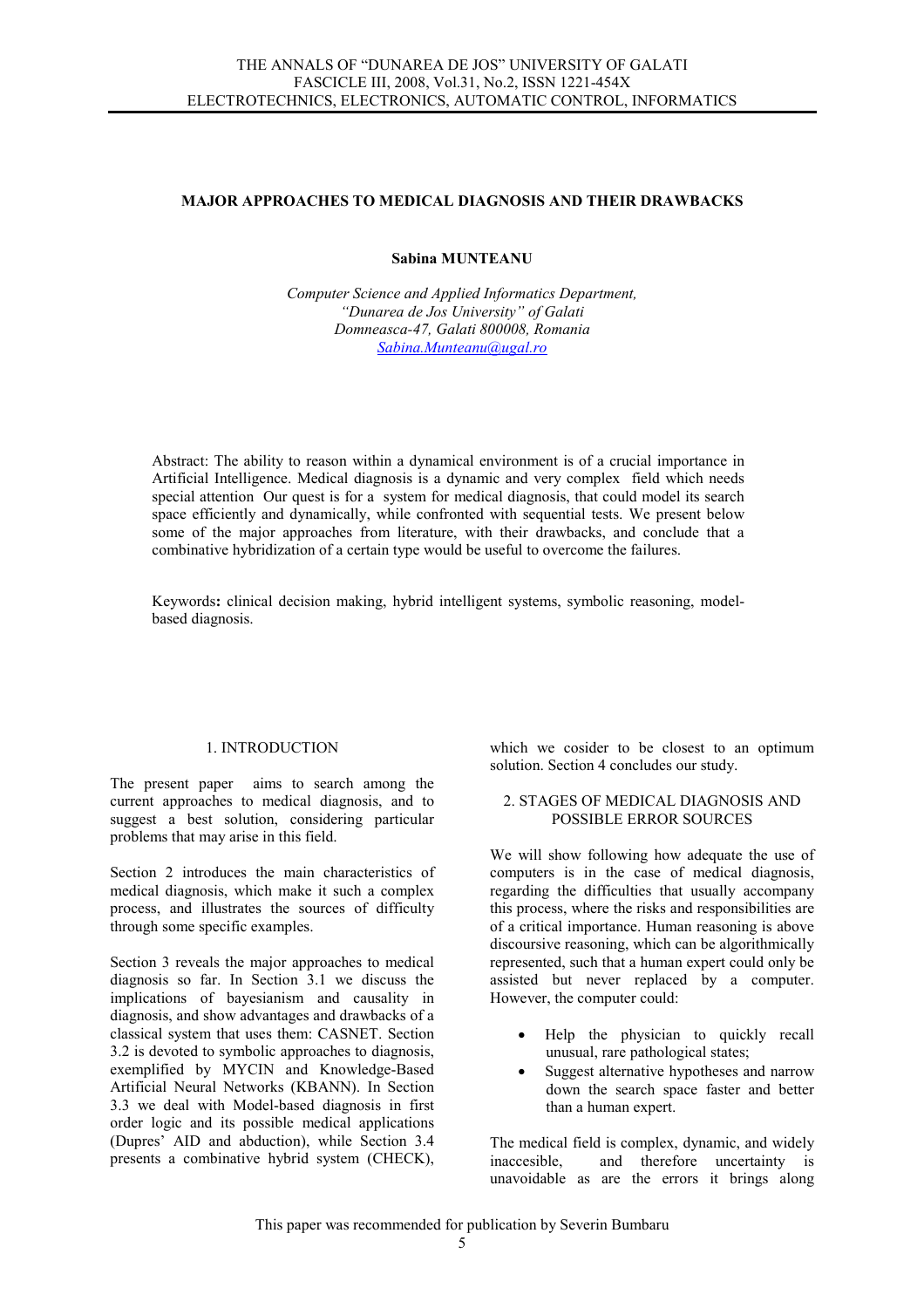(Russell, Norvig, 2002). As the authors notice in (Restian, 1988), the phenomena associated with human pathology are complex, nonlinear, discontinuous and highly variable, such that diagnosis is one of the most difficult problems in medical practice.

Starting with an initial symptoms' set, the physician aims at narrowing down the set of possible diseases (i.e. clinical diagnosis). This narrowing hides behind it a classification that completes "white spots" while ignoring "noisy" symptoms, -which means, in fact, pattern recognition under noisy conditions, in the artificial intelligence language. The purpose of the clinic diagnosis is to indicate what further para-clinical investigations have to be performed in order to make a final decision. There can exist several stages of such testing.

Clinical diagnosis should lead to ethyologic and pathogenetic diagnosis (the cause and the evolving mechanis of the disorder), which explain and sustain clinical diagnosis. The following stage is **differential diagnosis**, when the positive diagnosis, when the positive diagnostic is compared to other possible resembling diseases, in order to avoid confusions. Differential diagnosis (distinguishing among different possible alternatives) forms the basis of the diagnosis process. The final step consists in diagnosing complications. The whole process is based upon a combination between formal nonmonotonic logic and the internal logic of the phenomena (from the domain's model). There is one more thing to do after diagnosis: to argument the chosen final diagnostic, using the ethyiologic diagnostic.

The errors of the patient, of the physician, or of the laboratory tests come in addition to the difficulties intrinsic to the domain, among which we mention (Restian, 1988):

- Few patognomonic<sup>1</sup> signs exists, and "diagnosis results from the way different (more or less patognomonic) symptoms and signs combine together" (discontinuity is a consequence of this situation: small differences between symptom sets could lead to significant diagnostic differences- that is, completely unrelated disorders);
- The majority of signs and symptoms can occur in many different disorders (discontinuity);
- The patient doesn't spontaneously present all the signs, which are to be discovered in time, on a step by step basis, by the physician (dynamism);

Some of the most difficult situations are detailed following.

Disguised disorders. Clinical signs of a disorder can be so atypical that they are confused with the clinical pattern of another disorder. For instance, myocardial infarction can sometimes evolve under the form of a dispepsia (nausea, flatulence, diarrhoea), because of the circulatory disturbances that induce congestions on the organs inside the abdominal cavity. Also, gastro-duodenal ulcer can evolve under the mask of a cronic pancreatitis, and broncho-pulmonary cancer under the mask of a pneumonia, or of a hyperthyroidism, due to thyreostimulant hormone secretion by the cancerous cells. Some forms of broncho-pulmonary cancer can manifest themselves as nephrotic syndroms, and pancreatic cancer can mimic a diabetes or a biliary lithiasis, and all these are but few examples among many other possibilities. The solution to elucidate these cases resides in finding the correct cause of the disorder(s).

Associated disorders. Often, a disorder is accompanied by its complications. Some of the above mentioned "masks" are, in fact, authentic disorders. For instance, asthma can manifest itself together with its consequence- emphysema, diabetes comes with complications such as retinopathy and glomerulosclerosis, renal lithiasis is complicated by urinary tract infection and renal insufficiency, and biliary lithiasis by acute pancreatitis.

Simultaneous disorders. Sometimes, unrelated disorders can simultaneously and independently evolve at the same patient, without important pathogenetical relations. This is probably the most confusing case for a diagnostician.

The specific features and difficulties of medical diagnosis detailed above, form a theoretical justification for the necessity and adequacy of our approach to the problem, that shall be described in the following sections.

#### 3. MEDICAL DIAGNOSIS IN ARTIFICIAL **INTELLIGENCE**

The current Section aims to present the context of currently relevant (hybrid) medical diagnosis systems.

 $\overline{a}$ 

<sup>•</sup> One and the same disease can take one or another of many various forms, depending on the "environment" -i.e. patient- (variability).

<sup>1</sup> signs very specific for a certain disease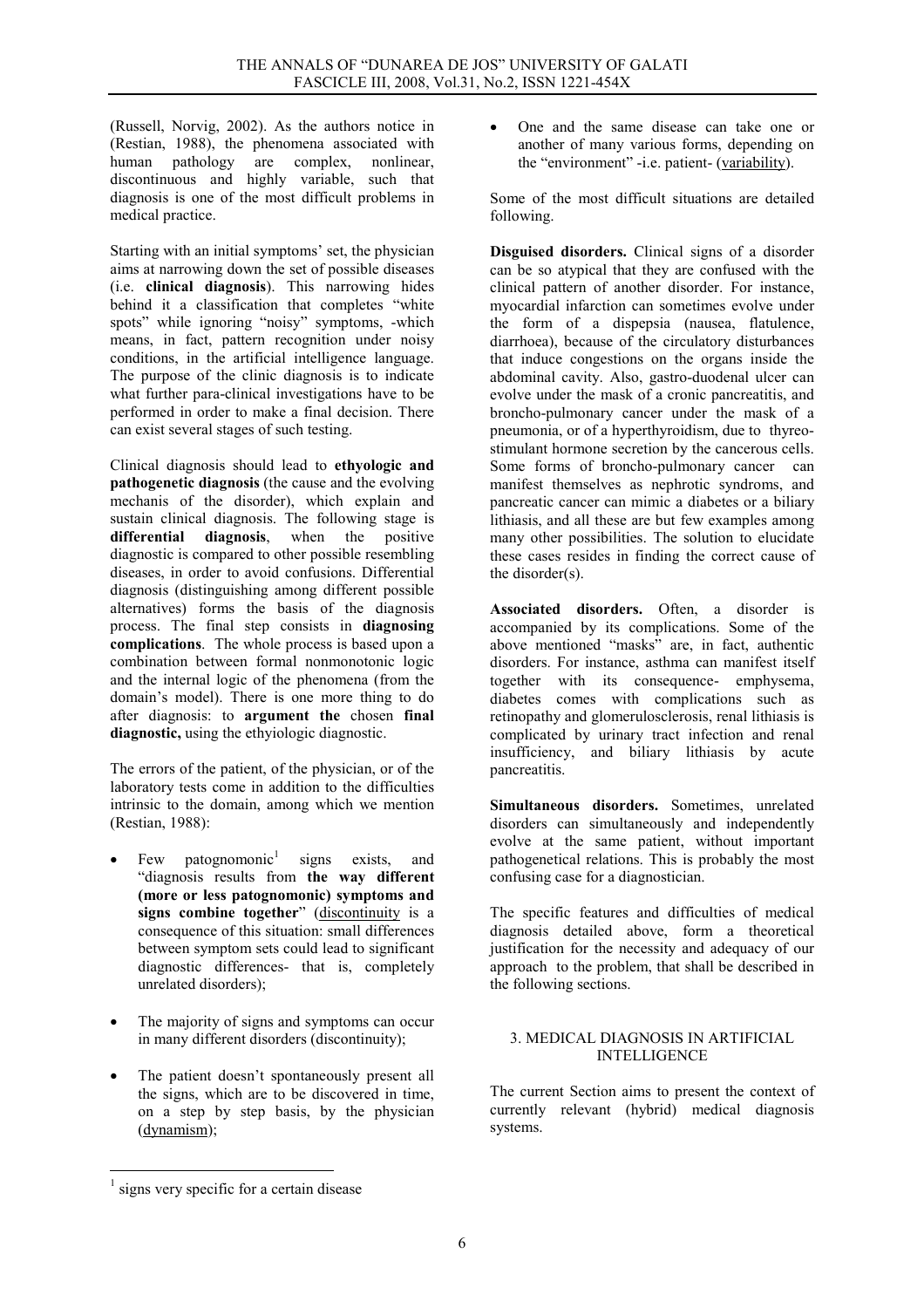## 3.1.Bayesianism and causality in medical diagnosis

Diagnosis can be basically treated as a classification process, which builds a set of discriminant functions for each class, and ranks diagnostic hypotheses by means of these functions. Bayes'rule (Duda, *et al.*, 2000) is one of the most frequently used statistical classification tools. Bayesian and causal nets can completely describe a diagnosis process, but they usually shortcut through the model, to achieve computational efficiency. Unfortunately, probabilistic inference remains NPdifficult in the general case (with the notable exception of noisy-OR architectures). Moreover, conditional probabilities are not suitable for causality modeling, as authors show in (Pearl, 2001b) and (Giarratano and Riley, 1994) (one of the reasons being they induce a cause-effect relationship between an evidence and the negation of a hypothesis when a cause-effect relationship exists between the evidence and the hypothesis itself, which is not always correct).

One classic example of a medical diagnosis tool using causal nets is CASNET (Weiss, 1974). If the medical field is very well-understood and allows a clear and detailed description of the physiological mechanisms that lye behind the symptoms, one has no reason to restrict himself to shallow diseasesymptoms associations (like in PIP or INTERNIST, for instance). The causal net of CASNET contains disfunctionality states (different from the disorders themselves) and tests (a test is an external information that defines the existence probability of the hidden states). Initial<sup>2</sup> and final<sup>3</sup> states represent particular cases inside the net. Causal relations among nodes are modeled as weighted links from cause-nodes to effect-nodes, where the weight is the frequency with which the cause produces the effect (cycles are not allowed). The net is, in fact, a simplified model of the disorders, that guides the diagnosis process. Nodes can either be confirmed or denied by specific tests.

Inference is probabilistic, propagating beliefs/ disbeliefs in nodes based on tests results, and creating acceptable (i.e. without denied nodes) paths through the net. These paths are possible explanations for the final diagnosis, and focus attention on interesting subparts of the net.

Two probabilistic measures are computed for each node: the weight (an estimation of its verisimilarity based on the strength of causal links between the node and the related confirmed/ denied nodes) and the state (an estimation of its verosimility based on directly relevant tests). Whenever a new test result is available, the state of each node which is linked to the test is refreshed: if the degree of belief for the test result is lower than the degree of belief for the node, then nothing is changed, if it is greater, then the node is assigned the value of the test, and if they are equal but have opposite signs,- a contradiction is reported to the user.

### Drawbacks of CASNET

- A major drawback of the system is inherited from bayesian nets: probabilistic inference is NP-difficult for multiply connected nets (i.e. with two or more paths between two nodes);
- CASNET is also not able to represent those frequent situations in medical diagnosis when hypothesis is supported only by the conjugated presence of "several" symptoms (vague criteria);
- An important drawback is given by the way contradictions are handled. Adding and substracting quantities to compute the score for each node can often lead to ambiguous, difficult to intepret or even completely errounous results. (For instance, when we get score 0 for a node, by repeated additions/ subtractions, a contradiction is reported to the user, because the system cannot handle it). The main conclusion here is that probabilistic<br>reasoning is not suitable to handle reasoning is not suitable to contradictions, and therefore a categorical approach is needed for them.

A remarkable improvement of CASNET is realized by the CHECK system (Torrraso and Console, 1989). Its advantages shall be detailed in Section 3.4.

Bayesianism is also related to medical diagnosis, viewed as a classification process, via multilayer perceptrons trained with backpropagation, because it was shown that these nets compute (when adequately trained) conditional aposteriori adequately trained) conditional aposteriori probabilities of the classes. Neural networks are useful when no deep causal model is available, as they use shallow disease- symptoms associations, a direct consequence being the fact that they can provide but poor explanations for the results computed. Nevertheless, their robustness and rapidity is often useful, especially when integrated in hybrid architectures.

Such a hybrid architecture, which was successfully used in diagnosing hepatic disorders, is the fuzzy multilayer perceptron (Mitra 2000). A multilayer perceptron can be extended with the ability to process fuzzy inputs/outputs. After the network is trained and pruned, one can extract diagnostic rules following the paths with greater weight, from the input to the output, and associating a rule with each

<sup>&</sup>lt;sup>2</sup> with no causes of their own

<sup>&</sup>lt;sup>3</sup> with no dysfunctional consequences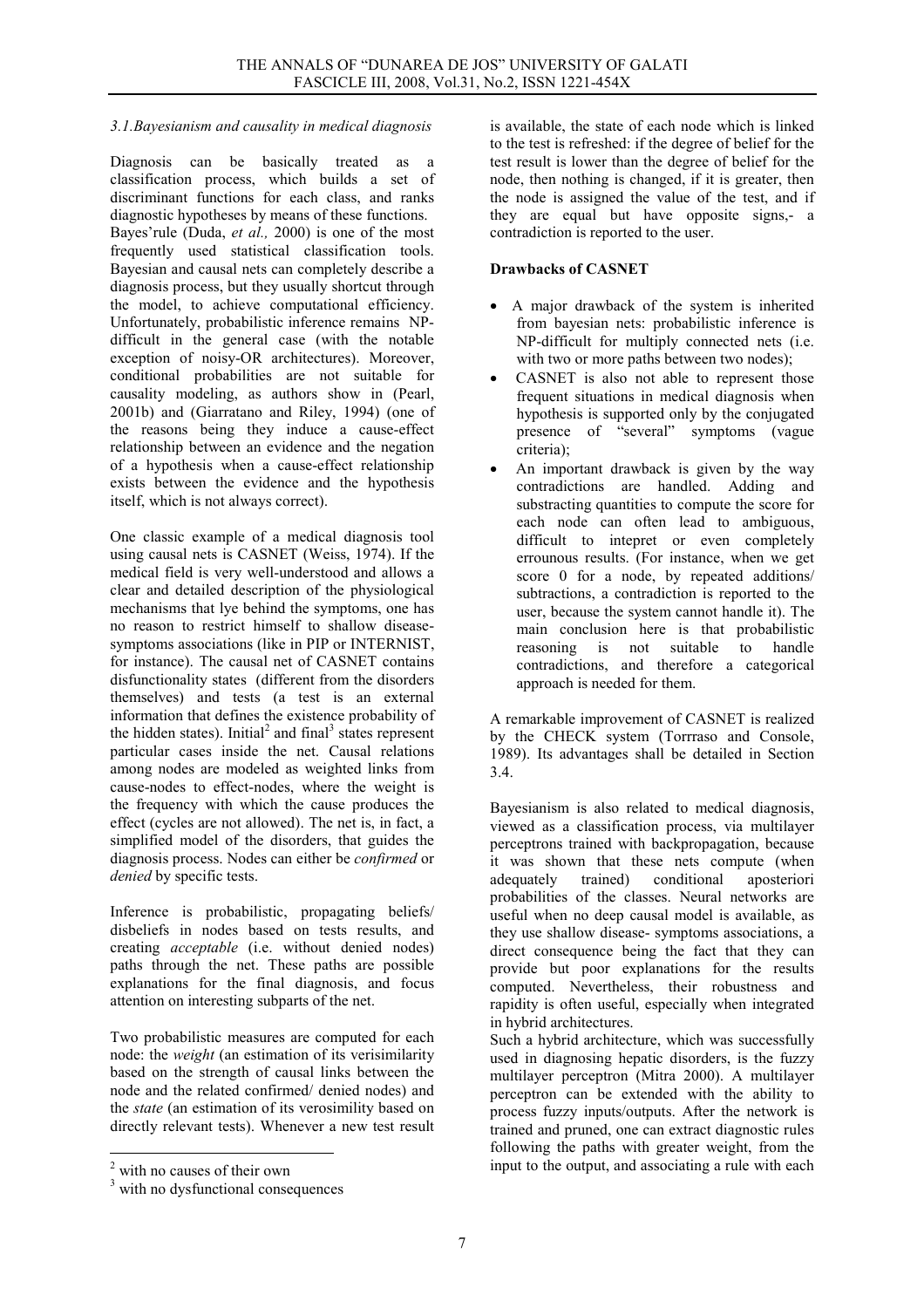subset of nodes that defines the respective paths (Mitra 2000).

### 3.2. Symbolic approaches to medical diagnosis

The most used symbolic structures are decision trees and expert systems. They are built around a knowledge base and inference mechanism and use heuristics that resume a human expert's knowledge (usually shallow knowledge) (Giarratano and Riley, 1994).

MYCIN (Giarratano and Riley, 1994) is an expert system, built around the model of belief factors of Shortliffe, and used to diagnose hematologic infections. The main purpose of this new model was to overcome the problems of bayesianism for medicine (i.e. a limited number of accessible tests; results obtained sequentially, on a step by step basis; too many conditional probabilities to be known apriori). Therefore, Shortliffe defines a new measure which combines beliefs and disbeliefs (conditioned by the presence of certain evidences) in a hypothesis in a single number (the "belief factor") (Giarratano and Riley, 1994). The belief factors are used to rank the diagnostic hypotheses.

The pieces of evidence from rules' antecedents are combined by fuzzy logic. The final degree of belief for a hypothesis is computed after an original model, by combining rules whose consequent is related to the hypothesis. One of the greatest drawbacks of MYCIN' evidence combination is that unexpected and incorrect interactions often occur between the rules from the knowledge-base, if this is not carefully constructed. It has been shown that the theory of belief factors is but an approximation of probabilistic reasoning and the apparent success of MYCIN is due to the simplicity of the domain's theory (short inferential paths and simple hypotheses), but theoretically some problems exist with its model.

Knowledge-Based Artificial Neural Networks (KBANN) are a hybrid neuro-symbolic architecture that can classify complex, scarce, not uniform data sets (as it is often the case with medical data). A symbolic module contains the domain's theory as a hyerarchically structured set of rules, and a connectionist module associates to each concept from the domain's theory a node of a neural network, by mapping the structure of rules into the network's topology. KBANN learning algorithm takes an approximately correct domain's theory, maps it into a neural network, then trains the network with an example set, such that it shall be able to generalize. The technology was successfully used to classify tissues, in diagnosing breast cancer.

3.3.Model-based diagnosis in first order logic and its possible medical applications

Logic approaches to model-based diagnosis are appropriate for explaining conclusions and for tackling conflicts in differential diagnosis, because they offer precision, transparency and good explanation facilities (all at the cost of expensive computation techniques). Model based systems that capture deep knowledge (i.e. component subparts and relations among them) have the ability to solve problems unknown to a human expert and to rigorously explain the decisions they take during inference (which can be quite complex on such a declarative model).

There are two logic formalizations of model-based diagnosis: abduction and consistency-based. abduction and consistency-based. Abduction is preferred when a complete defect model (i.e. a model of the abnormal behaviour) is available for the system described. An abductive diagnostic is a minimal abnormality hypotheses set that "covers" (implies) all observations (Konolige 1992).

Abduction is a general reasoning scheme underlying diagnosis in general. The term was introduced by Peirce in 1800, and can be defined as '' the process of forming an explanatory hypothesis, starting from a set of observations''.

The structure of abductive reasoning is described following:

D is a set of observations, H explains D, there is no H' better than H that explains D H is assumed true

There are three major problems in abductive reasoning: which is the data that needs to be explained, what exactly means that "H explains D" (causality or logical consequence?), and what does it mean that a set of hypotheses is "better" than another?

The logical setting for abduction says that, if T is the domain's theory and D is the formula to be explained, then an explanation for D in T is a formula E that satisfies the following conditions:

- 1. T∪ E is consistent;
- 2. T∪E  $\vdash$  D;
- 3. E is made up of assumable predicates and is the simplest that satisfies 1 and 2.

Abduction is genuine nonmonotonic reasoning. If one has (Dupre 1994):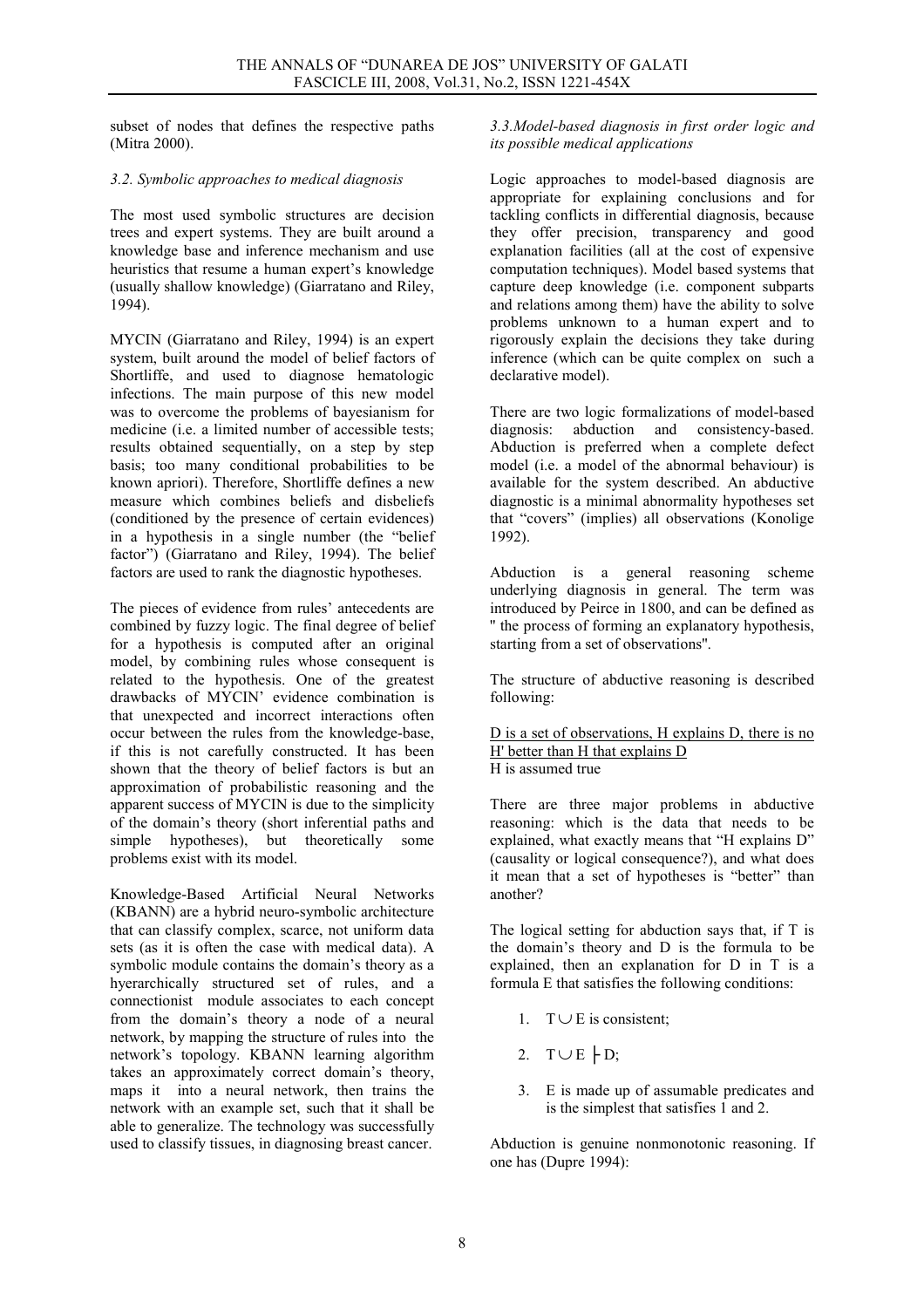$p_1 \rightarrow q, ..., p_n \rightarrow q, (3.1)$ 

with  $p_i$ ,  $q$  being propositions from the domain theory T, and material implication being used to model cause-effect relationships, then abductive reasoning says that, in order to explain q, we have to assume true at least one  $p_i$  (which is correct only when we have complete knowledge about q in T). Therefore, abduction represents a form of defeasible reasoning, because it depends on (possibly incomplete) knowledge available at a certain moment.

Because abductive reasoning is intractable in general, various types of heuristics/ probabilistic schemes have been used in order to focus search and improve efficiency. A specific architecture for abduction is suggested by Dupres in AID (Dupre 1994), but only monotonic models are used to describe the domain.

Direct proof techniques can also be used to compute abduction (Konolige 1992; McIlraith, 1998)), for instance, resolution–based consequence finding for a theory. Unfortunately, this approach doesn't respect the diagnosis semantics in a proper way. If we re-write  $T \wedge E$  |D (T- domain theory, Eexplanation, D- observations), as  $T \wedge \neg D \nvdash \neg E$ (through contraposition), that leads to indirect (dual) abduction:

Definition.(McIlraith, 1998). E is an explanation for D iff:

- $\bullet$  E $\subseteq$ T;
- T∪ notD  $\models \neg E$ ;
- From T one cannot deduce  $-E$

where  $\neg E$  represents the conjunction of negated literals.

But in medical diagnosis the lack of some observations doesn't necessarily mean the lack of a certain diagnostic (because a disease can manifest itself in many different ways). Moreover, resolution is refutation complete (finds demonstrations) but is not deductively complete (doesn't find all the consequences). And even if deductively complete versions have been developed, they are quite prohibitive in real problems due to inefficiency (Konolige 1992). This goes with the major drawback of first order logic: semidecidability.

Consistency-based diagnosis is preferred when a normal behaviour model is available, and a diagnostic is defined as a minimal set of components assumed defect, such that the correct behaviour of the rest is consistent with the observations (this means that an explanation for a manifestation m is everything that does not support  $\neg$  m, while in abduction it should have directly sustained m). The advantage of consistency –based diagnosis resides in its logical validity, regardless the completeness of the model.

### 3.4.Combinative hybridization in medical diagnosis: the CHECK system

Abduction and consistency-based diagnosis were conjoined in a single model in (Torrraso and Console, 1989), where a diagnosis problem is viewed as an abduction problem with consistency constraints.

Definition \* (Torrraso and Console, 1989). A Diagnostic Problem (DP) is a tuple:

$$
DP = \langle \langle B M, Comp \rangle, \, CXT, \, OBS \rangle, \, (3.2)
$$

where BM (Behavioral Modes) is a set of Horn clauses that describe the system's structure and bahaviour, Comp is the set of components that form the system, CXT is a set of contextual informations (that don't need explanation, they are auxiliary to the model), and  $T = \langle BM, COMP \rangle$  is a behavioral model of the system, composed of a set of Horn clauses of the kind:

> $S_1(X_1) \wedge ... \wedge S_n(X_n) \wedge C_1(Y_1) \wedge ... \wedge C_m(Y_m) \wedge$  $f(X_1,...,X_n,Y_1,...,Y_m,Z) \to S(Z)$  $(n≥1, m≥0)$  (3.3),

where:

- each  $S_i$  is a symbol that denotes either an internal or an initial state;
- $C_i$  represents a context;
- S can either be an internal state or a manifestation;
- $f$  is a functional mapping that describes the relation among predicates/ attributes' values inside the body of the clause and those in the conclusion.

The clauses of the behavioral model can be viewed as cause-effect relationships (very close to Pearl's structural equations (Pearl, 2001a; Pearl 2001b)), and can easily be transformed into a causal net. An unknown element/cause  $\alpha$  can be added to incomplete (and therefore unsure) causal relations (which means the implication " $\rightarrow$ " changes its interpretation into "MAY imply") .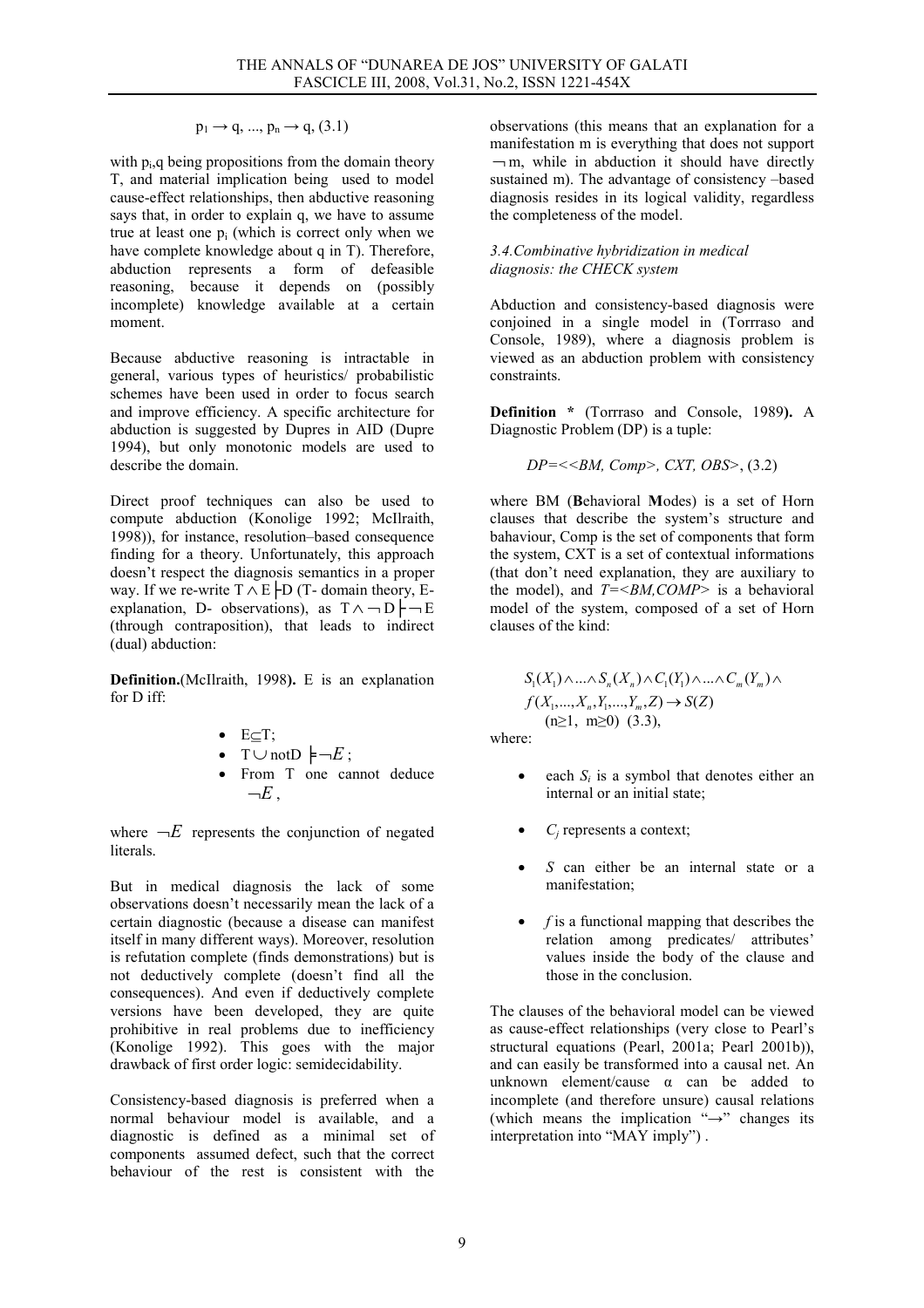Using the above definitions, Torasso and Console have described a causal diagnosis theory as following.

Definition. A causal specification of a diagnosis theory is given by the frame C=(DFS, OBS, CM), where:

- DFS is a set of possible hypotheses or defect literals,
- OBS is the set of (negative/ positive) observable manifestations;
- CM (Causal Model) is a set of axioms of the form:

$$
d_1 \wedge \ldots \wedge d_n \to o \quad (3.4)
$$

(these are called abnormality axioms, the logical implication denotes a causality relation, and  $d_i$  -s are defects or intermediary abnormality states, situated between the root and the final –leafsymptoms);

$$
d_1 \wedge \ldots \wedge d_n \to d \quad (3.5)
$$

(these are classification axioms: a defect is defined in terms of a set of states).

$$
d_1 \wedge \ldots \wedge d_n \wedge \alpha_o \rightarrow o \quad (3.6)
$$
  

$$
d_1 \wedge \ldots \wedge d_n \wedge \alpha_d \rightarrow d \quad (3.7)
$$

(these are uncertain causal relations, where  $\alpha$  is the literal of "incompleteness hypothesis").

The authors implement this theory inside the CHECK system (Torrraso and Console, 1989). CHECK is a combinative hybridization between shallow and deep reasoning. The reason for shallow reasoning inside the first level of the system is to focus the search and overcome the difficulties of medical model-based diagnosis (NP-completeness). Search space pruning in model-based diagnosis can also be achieved numerically, through probabilistic/ possibilistic measures (Torrraso and Console, 1989; Munteanu 2003). In CHECK, formal logic (for the deep causal model) is assisted by a symbolic intelligent technique, the whole architecture being an improved alternative to CASNET. Knowledge, (represented by means of frames with specific slots) is distributed over 3 levels: data description level (1), heuristic level (2) (shallow knowledge –based inference), deep causal knowledge level (3) (used for generating explanations). The system was successfully used in diagnosing hepatic disorders.

Each diagnosis hypothesis is assigned a plausibility degree, by matching evidences against prototypical definitions of disorders, in a given context. The matching mechanism is controlled by some special activation rules that select possible disorders into an active list. Validation rules are then used to confirm/ exclude the generated instantiations of frames, and diagnosis is performed through breadth-first search.

The deep-knowledge causal level is used to confirm/ exclude hypotheses generated at the heuristic level, to generate alternative hypotheses or to analyse unexpected data (it can be queried). Basically, a causal network with specialized nodes is transformed into a set of logical formula, -very similar to (3.2-3.7)-, upon which qualitative reasoning can be performed (non-monotonic-based logic). Extended resolution principle is used to determine the source of an inconsistency (that is, if a manifestation caused by a state is missing, indirect abduction tries to find an explanation for this inconsistent observation). The disadvantages of this approach in medicine were briefly stated in Section 3.3.

CHECK improves CASNET in many ways. Firstly, it focuses on a sub-part of the medical model by selective, rule-based activation of hypotheses. Nonmonotonic reasoning (which is more appropriate for contradiction tackling) is applied to this sub-part only, during the generation of explanations. Secondly, the superior refinement of the model determines less contradictions to be generated during the explanation phase.

### 4. CONCLUSIONS

A major drawback of the first-generation artificial intelligence programs in medicine (INTERNIST/CADUCEUS, MYCIN, PIP) comes from the fact they do not use a deep causal structure for the relationship between disorders and their symptoms, while for a human expert an explanation is seen as a deduction inferred on basis of a causeeffect chain. An important consequence is that interactions among multiple disorders is impossible to approach, only by associations between phenomena, with no causal details.

The problem of complex interactions occurs when multiple disorders are present in one and the same patient, and their symptoms unexpectedly interact (see Section 2). Even CASNET, with all its causal representation, has serious problems with interacting or overlapping symptoms, and therefore resumes its utility at single-disorders cases, because of the difficulties with the probabilist treatment of uncertainty and inference.

The probabilistic approach to uncertainty is also to blame for the unappropriate tackling of blame for the unappropiate tackling of